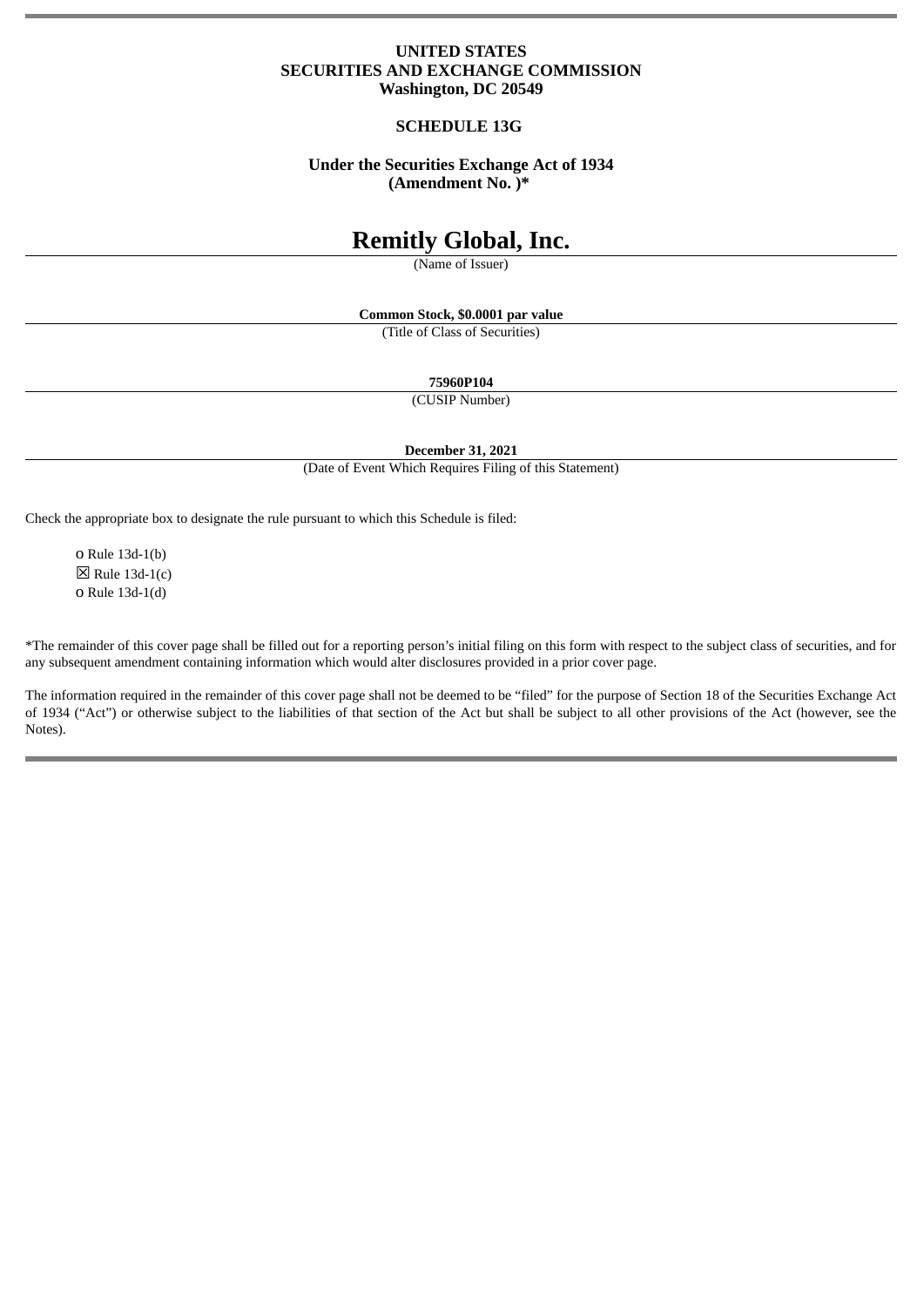| $\mathbf{1}$                                                                                                                                   | NAME OF REPORTING PERSONS                                                       |   |                                          |  |  |  |  |
|------------------------------------------------------------------------------------------------------------------------------------------------|---------------------------------------------------------------------------------|---|------------------------------------------|--|--|--|--|
|                                                                                                                                                | Generation Investment Management LLP                                            |   |                                          |  |  |  |  |
| $\overline{2}$                                                                                                                                 | CHECK THE APPROPRIATE BOX IF A MEMBER OF A GROUP<br>$(a)$ o<br>$(b)$ o          |   |                                          |  |  |  |  |
| 3                                                                                                                                              | <b>SEC USE ONLY</b>                                                             |   |                                          |  |  |  |  |
| $\overline{\mathcal{A}}$                                                                                                                       | CITIZENSHIP OR PLACE OF ORGANIZATION                                            |   |                                          |  |  |  |  |
|                                                                                                                                                | <b>England and Wales</b>                                                        |   |                                          |  |  |  |  |
| <b>NUMBER OF</b><br><b>SHARES</b><br><b>BENEFICIALLY</b><br><b>OWNED BY</b><br><b>EACH</b><br><b>REPORTING</b><br><b>PERSON</b><br><b>WITH</b> |                                                                                 | 5 | <b>SOLE VOTING POWER</b><br>$\mathbf{0}$ |  |  |  |  |
|                                                                                                                                                |                                                                                 | 6 | <b>SHARED VOTING POWER</b><br>11,075,871 |  |  |  |  |
|                                                                                                                                                |                                                                                 | 7 | SOLE DISPOSITIVE POWER<br>$\mathbf{0}$   |  |  |  |  |
|                                                                                                                                                |                                                                                 | 8 | SHARED DISPOSITIVE POWER<br>11,075,871   |  |  |  |  |
|                                                                                                                                                | AGGREGATE AMOUNT BENEFICIALLY OWNED BY EACH REPORTING PERSON                    |   |                                          |  |  |  |  |
| 9                                                                                                                                              | 11,075,871                                                                      |   |                                          |  |  |  |  |
| 10                                                                                                                                             | CHECK IF THE AGGREGATE AMOUNT IN ROW (9) EXCLUDES CERTAIN SHARES<br>$\mathbf 0$ |   |                                          |  |  |  |  |
| 11                                                                                                                                             | PERCENT OF CLASS REPRESENTED BY AMOUNT IN ROW (9)                               |   |                                          |  |  |  |  |
|                                                                                                                                                | 6.75%                                                                           |   |                                          |  |  |  |  |
| 12                                                                                                                                             | TYPE OF REPORTING PERSON                                                        |   |                                          |  |  |  |  |
|                                                                                                                                                | IA                                                                              |   |                                          |  |  |  |  |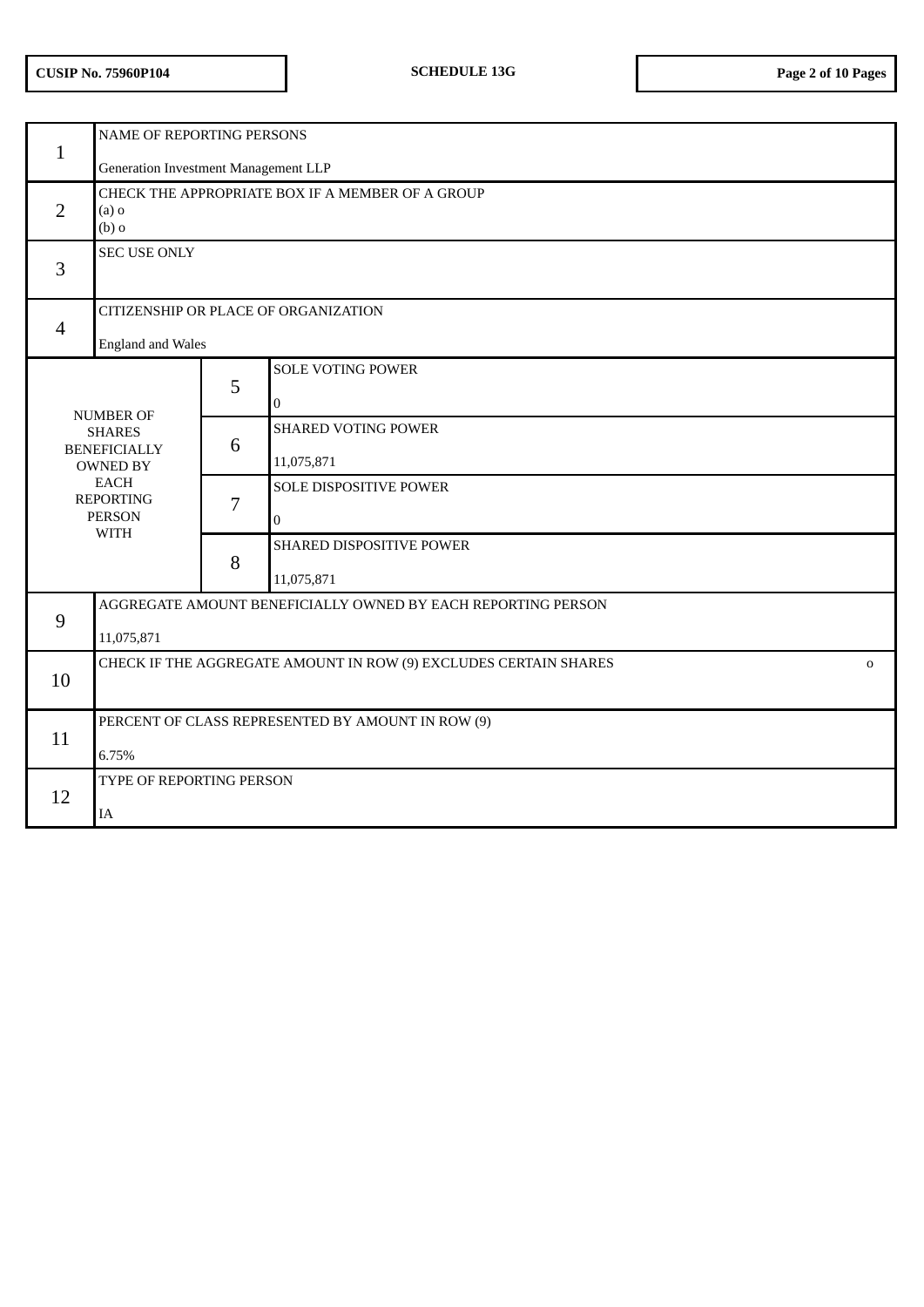| $\mathbf{1}$                                                                                                               | NAME OF REPORTING PERSONS<br>Generation IM Sustainable Solutions GP III Limited |   |                                          |  |  |  |
|----------------------------------------------------------------------------------------------------------------------------|---------------------------------------------------------------------------------|---|------------------------------------------|--|--|--|
| $\overline{2}$                                                                                                             | CHECK THE APPROPRIATE BOX IF A MEMBER OF A GROUP<br>$(a)$ o<br>$(b)$ o          |   |                                          |  |  |  |
| 3                                                                                                                          | <b>SEC USE ONLY</b>                                                             |   |                                          |  |  |  |
| $\overline{4}$                                                                                                             | CITIZENSHIP OR PLACE OF ORGANIZATION<br>Guernsey                                |   |                                          |  |  |  |
| <b>NUMBER OF</b>                                                                                                           |                                                                                 | 5 | <b>SOLE VOTING POWER</b><br>$\mathbf{0}$ |  |  |  |
| <b>SHARES</b><br><b>BENEFICIALLY</b><br><b>OWNED BY</b><br><b>EACH</b><br><b>REPORTING</b><br><b>PERSON</b><br><b>WITH</b> |                                                                                 | 6 | <b>SHARED VOTING POWER</b><br>11,075,871 |  |  |  |
|                                                                                                                            |                                                                                 | 7 | SOLE DISPOSITIVE POWER<br>$\mathbf 0$    |  |  |  |
|                                                                                                                            |                                                                                 | 8 | SHARED DISPOSITIVE POWER<br>11,075,871   |  |  |  |
| 9                                                                                                                          | AGGREGATE AMOUNT BENEFICIALLY OWNED BY EACH REPORTING PERSON<br>11,075,871      |   |                                          |  |  |  |
| 10                                                                                                                         | CHECK IF THE AGGREGATE AMOUNT IN ROW (9) EXCLUDES CERTAIN SHARES<br>$\mathbf 0$ |   |                                          |  |  |  |
| 11                                                                                                                         | PERCENT OF CLASS REPRESENTED BY AMOUNT IN ROW (9)<br>6.75%                      |   |                                          |  |  |  |
| 12                                                                                                                         | TYPE OF REPORTING PERSON<br>00                                                  |   |                                          |  |  |  |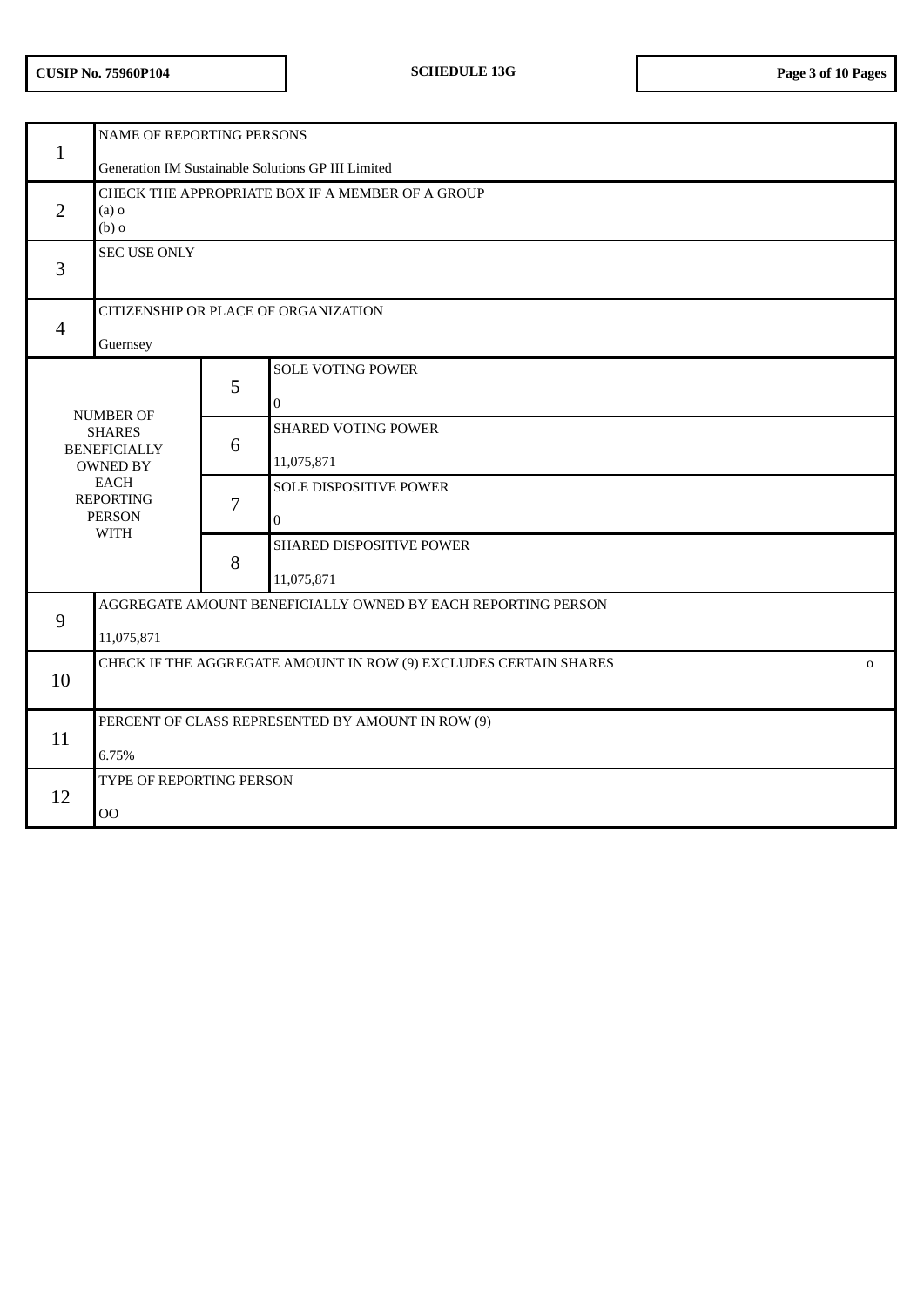| $\mathbf{1}$                                                                                                               | NAME OF REPORTING PERSONS                                                                                                    |   |                                          |  |  |  |  |
|----------------------------------------------------------------------------------------------------------------------------|------------------------------------------------------------------------------------------------------------------------------|---|------------------------------------------|--|--|--|--|
| $\overline{2}$                                                                                                             | Generation IM Sustainable Solutions Fund III, L.P.<br>CHECK THE APPROPRIATE BOX IF A MEMBER OF A GROUP<br>$(a)$ o<br>$(b)$ o |   |                                          |  |  |  |  |
| 3                                                                                                                          | <b>SEC USE ONLY</b>                                                                                                          |   |                                          |  |  |  |  |
| $\overline{4}$                                                                                                             | CITIZENSHIP OR PLACE OF ORGANIZATION<br>Guernsey                                                                             |   |                                          |  |  |  |  |
| <b>NUMBER OF</b>                                                                                                           |                                                                                                                              | 5 | <b>SOLE VOTING POWER</b><br>$\Omega$     |  |  |  |  |
| <b>SHARES</b><br><b>BENEFICIALLY</b><br><b>OWNED BY</b><br><b>EACH</b><br><b>REPORTING</b><br><b>PERSON</b><br><b>WITH</b> |                                                                                                                              | 6 | <b>SHARED VOTING POWER</b><br>11,075,871 |  |  |  |  |
|                                                                                                                            |                                                                                                                              | 7 | SOLE DISPOSITIVE POWER<br>$\mathbf{0}$   |  |  |  |  |
|                                                                                                                            |                                                                                                                              | 8 | SHARED DISPOSITIVE POWER<br>11,075,871   |  |  |  |  |
| 9                                                                                                                          | AGGREGATE AMOUNT BENEFICIALLY OWNED BY EACH REPORTING PERSON<br>11,075,871                                                   |   |                                          |  |  |  |  |
| 10                                                                                                                         | CHECK IF THE AGGREGATE AMOUNT IN ROW (9) EXCLUDES CERTAIN SHARES<br>$\mathbf 0$                                              |   |                                          |  |  |  |  |
| 11                                                                                                                         | PERCENT OF CLASS REPRESENTED BY AMOUNT IN ROW (9)<br>6.75%                                                                   |   |                                          |  |  |  |  |
| 12                                                                                                                         | TYPE OF REPORTING PERSON<br>00                                                                                               |   |                                          |  |  |  |  |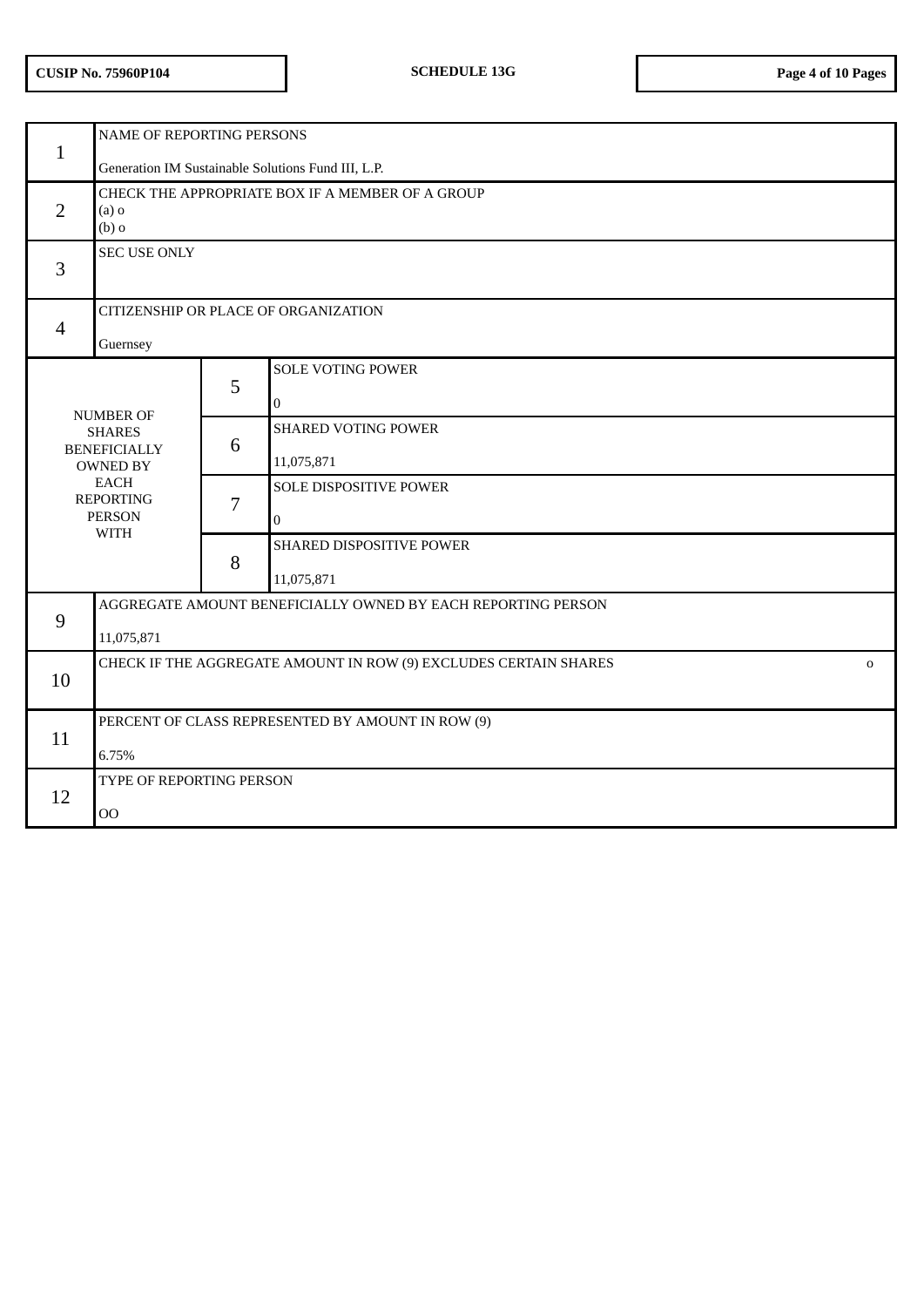#### **Item 1. (a) Name of Issuer**

Remitly Global, Inc.

### **(b) Address of Issuer's Principal Executive Offices**

1111 Third Avenue, Suite 2100

Seattle, WA 98101

#### **Item 2. (a) Name of Person Filing**

Generation Investment Management LLP;

Generation IM Sustainable Solutions GP III Limited;

Generation IM Sustainable Solutions Fund III, L.P.

#### **(b) Address of Principal Business Office, or, if none, Residence**

Generation Investment Management LLP: 20 Air Street, 7th floor, London, United Kingdom W1B 5AN.

Generation IM Sustainable Solutions GP III Limited: PO Box 255, Trafalgar Court, Les Banques, St Peter Port, Guernsey GY1 3QL

Generation IM Sustainable Solutions Fund III, L.P.: PO Box 255, Trafalgar Court, Les Banques, St Peter Port, Guernsey GY1 3QL

## **(c) Citizenship**

Generation Investment Management LLP – England and Wales

Generation IM Sustainable Solutions GP III Limited - Guernsey

Generation IM Sustainable Solutions Fund III, L.P. - Guernsey

# **(d) Title of Class of Securities**

Common Stock, \$0.0001 par value

**(e) CUSIP No.:**

75960P104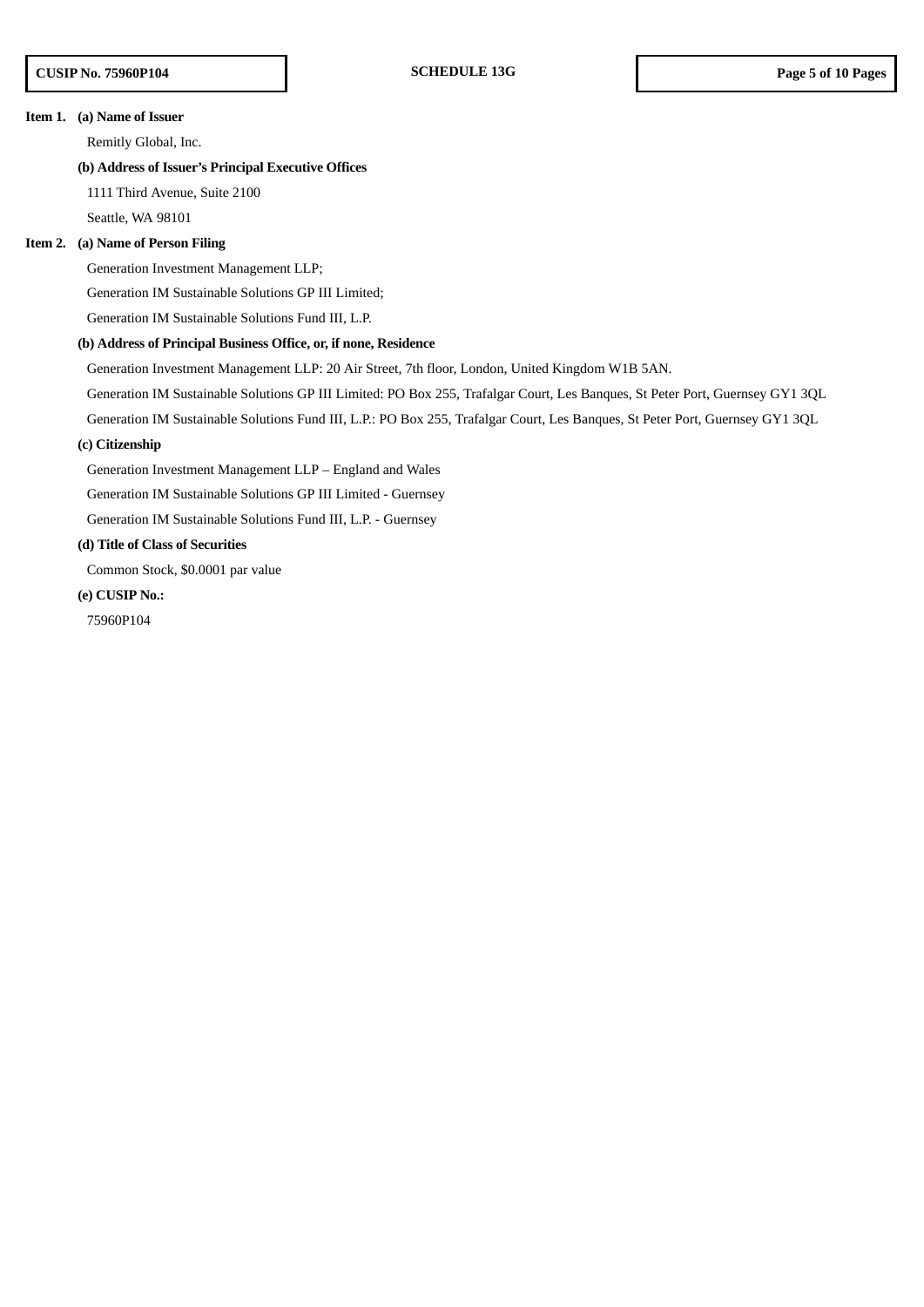### Item 3. If this statement is filed pursuant to §§240.13d-1(b) or 240.13d-2(b) or (c), check whether the person filing is a:

- (a)  $\Box$  Broker or dealer registered under section 15 of the Act (15 U.S.C. 78o);
- (b)  $\Box$  Bank as defined in section 3(a)(6) of the Act (15 U.S.C. 78c);
- (c)  $\Box$  Insurance company as defined in section 3(a)(19) of the Act (15 U.S.C. 78c);
- (d) ☐ Investment company registered under section 8 of the Investment Company Act of 1940 (15 U.S.C. 80a-8);
- (e)  $\Box$  An investment adviser in accordance with §240.13d-1(b)(1)(ii)(E);
- (f)  $\Box$  An employee benefit plan or endowment fund in accordance with §240.13d-1(b)(1)(ii)(F);
- (g)  $\Box$  A parent holding company or control person in accordance with §240.13d-1(b)(1)(ii)(G);
- (h)  $\Box$  A savings associations as defined in Section 3(b) of the Federal Deposit Insurance Act (12 U.S.C. 1813);
- (i)  $\Box$  A church plan that is excluded from the definition of an investment company under section 3(c)(14) of the Investment Company Act of 1940 (15 U.S.C. 80a-3);
- (j)  $\Box$  A non-U.S. institution in accordance with §240.13d-1(b)(1)(ii)(J);
- (k)  $\Box$  A group, in accordance with §240.13d-1(b)(1)(ii)(K). If filing as a non-U.S. institution in accordance with §240.13d-1(b)(1)(ii)(J), please specify the type of institution: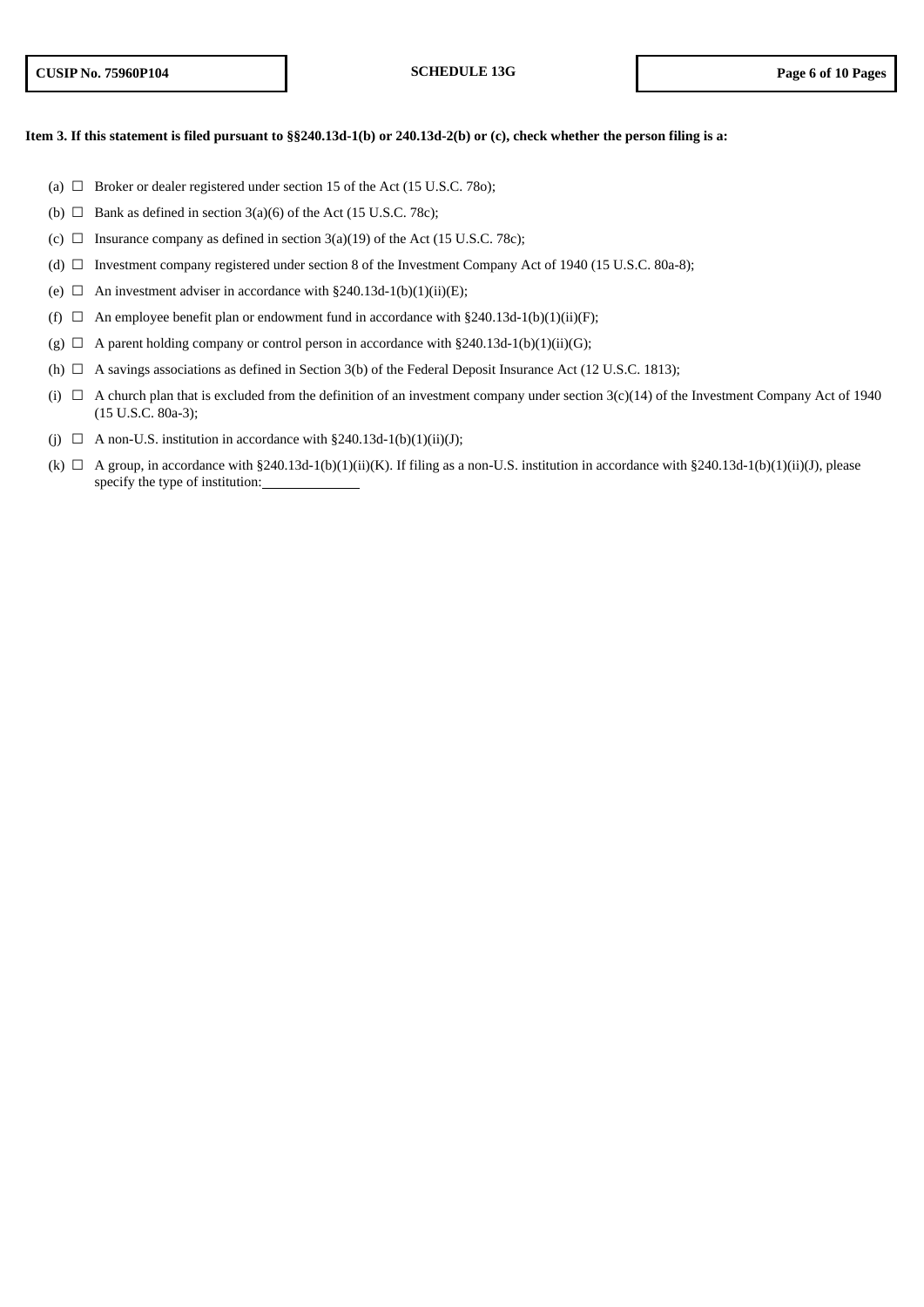#### **Item 4. Ownership**

Provide the following information regarding the aggregate number and percentage of the class of securities of the issuer identified in Item 1.

- (a) Amount beneficially owned:
- See the response(s) to Item 9 on the attached cover pages.
- (b) Percent of class:

See the response(s) to Item 11 on the attached cover pages.

- (c) Number of shares as to which the person has:
	- (i) Sole power to vote or to direct the vote: See the response(s) to Item 5 on the attached cover pages.
	- (ii) Shared power to vote or to direct the vote: See the response(s) to Item 6 on the attached cover pages.
	- (iii) Sole power to dispose or to direct the disposition of: See the response(s) to Item 7 on the attached cover pages.
	- (iv) Shared power to dispose or to direct the disposition of: See the response(s) to Item 8 on the attached cover pages.

#### **Item 5. Ownership of Five Percent or Less of a Class**

If this statement is being filed to report the fact that as of the date hereof the Reporting Person has ceased to be the beneficial owner of more than 5 percent of the class of securities, check the following: [ ]

### **Item 6. Ownership of More Than Five Percent on Behalf of Another Person**

Not Applicable

# Item 7. Identification and Classification of the Subsidiary which Acquired the Security Being Reported on by the Parent Holding Company or Control **Person**

Not Applicable

### **Item 8. Identification and Classification of Members of the Group**

Not Applicable

### **Item 9. Notice of Dissolution of Group**

Not Applicable

# **Item 10. Certification**

By signing below I certify that, to the best of my knowledge and belief, the securities referred to above were not acquired and are not held for the purpose of or with the effect of changing or influencing the control of the issuer of the securities and were not acquired and are not held in connection with or as a participant in any transaction having that purpose or effect.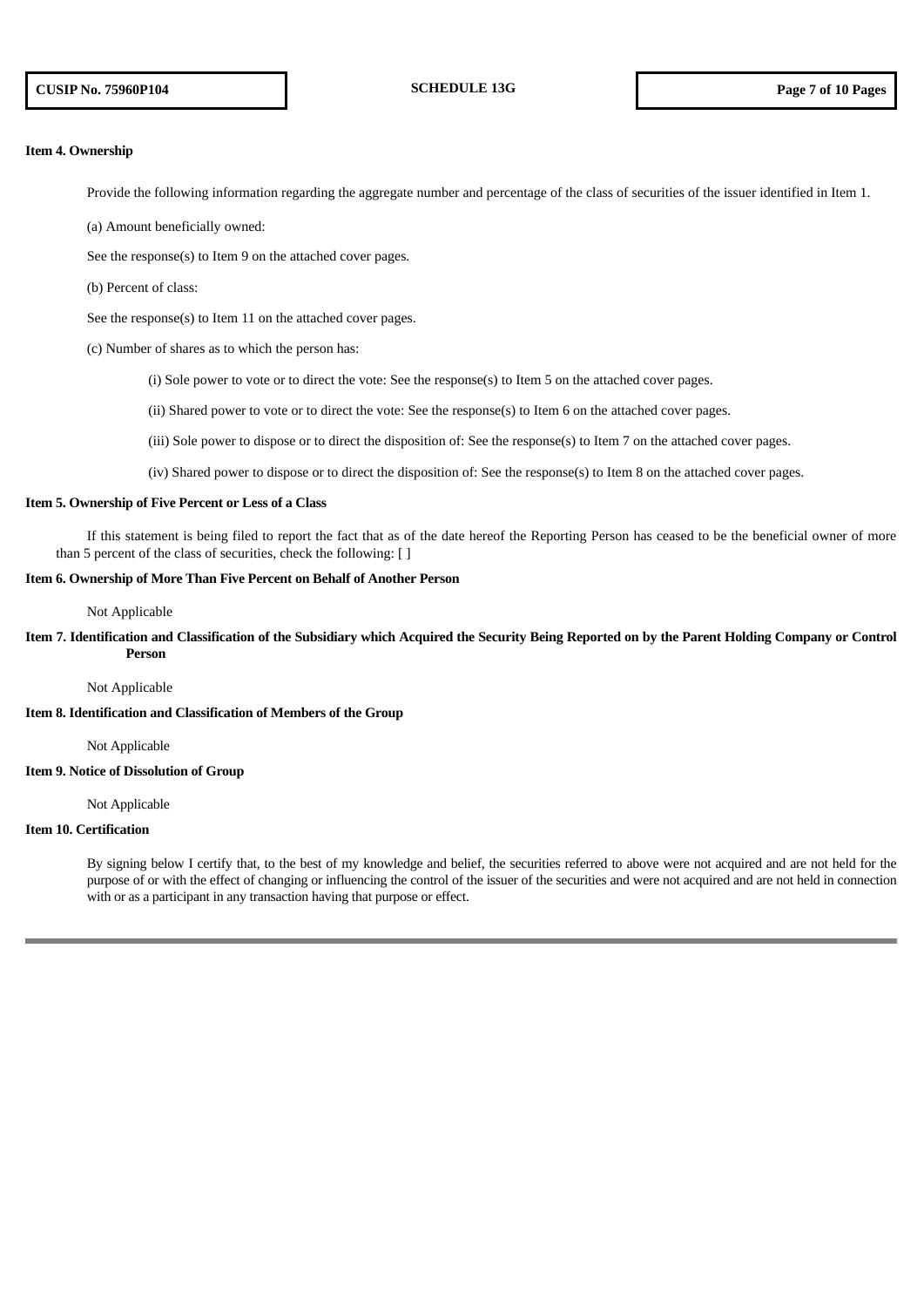### **SIGNATURE**

After reasonable inquiry and to the best of my knowledge and belief, I certify that the information set forth in this statement is true, complete and correct.

Dated: February 14, 2022

#### **GENERATION INVESTMENT MANAGEMENT LLP**

By: /s/ Alexander Marshall Name: Alexander Marshall Title: General Counsel & Chief Compliance Officer

#### **Generation IM Sustainable Solutions GP III Limited**

By: /s/ Anne Ewing Name: Anne Ewing Title: Director

### **Generation IM Sustainable Solutions Fund III, L.P.**

By: /s/ Anne Ewing

Name: Anne Ewing Title: Director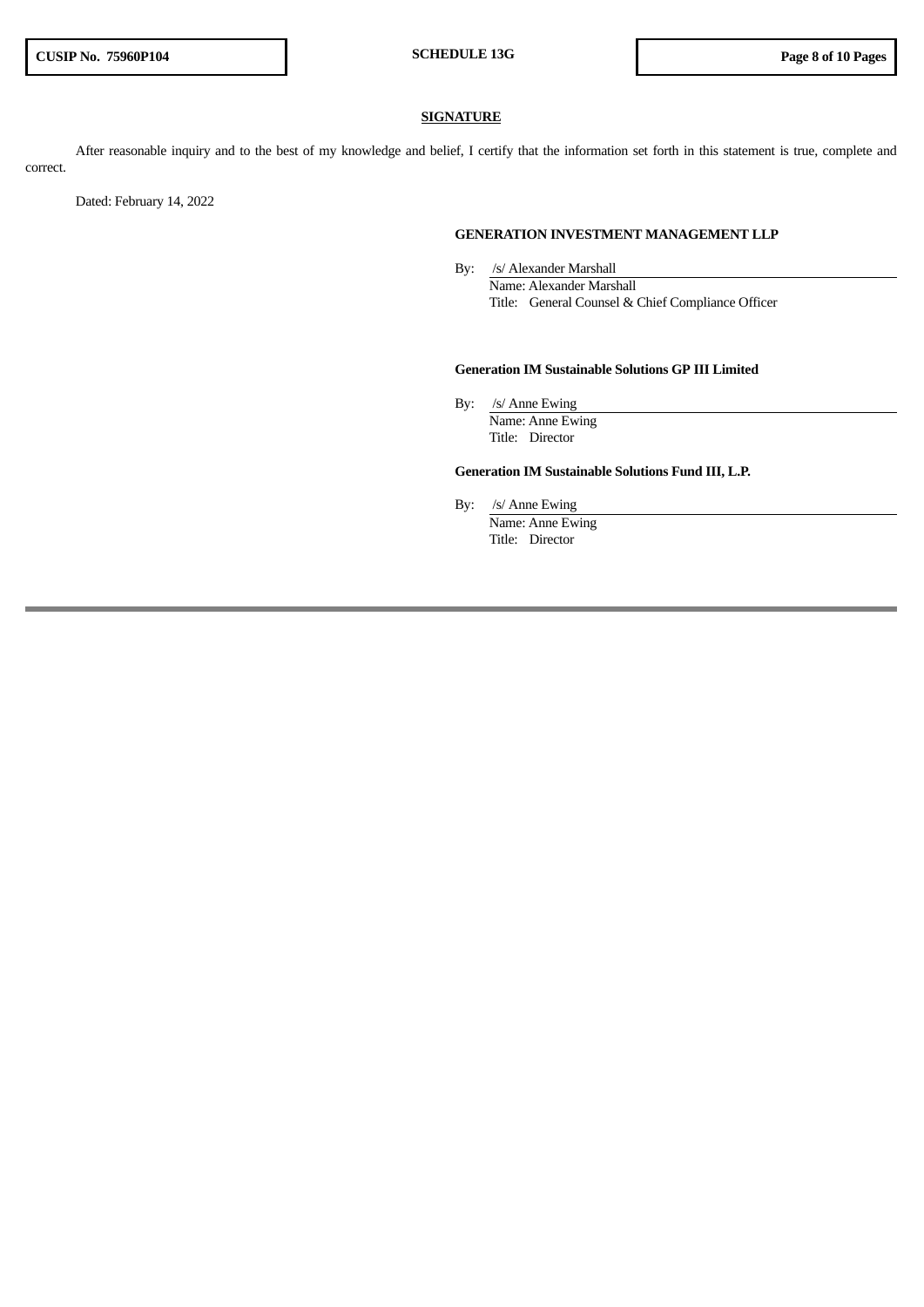### **INDEX TO EXHIBITS**

Exhibit No. Exhibit

99.1 Joint Filing Agreement